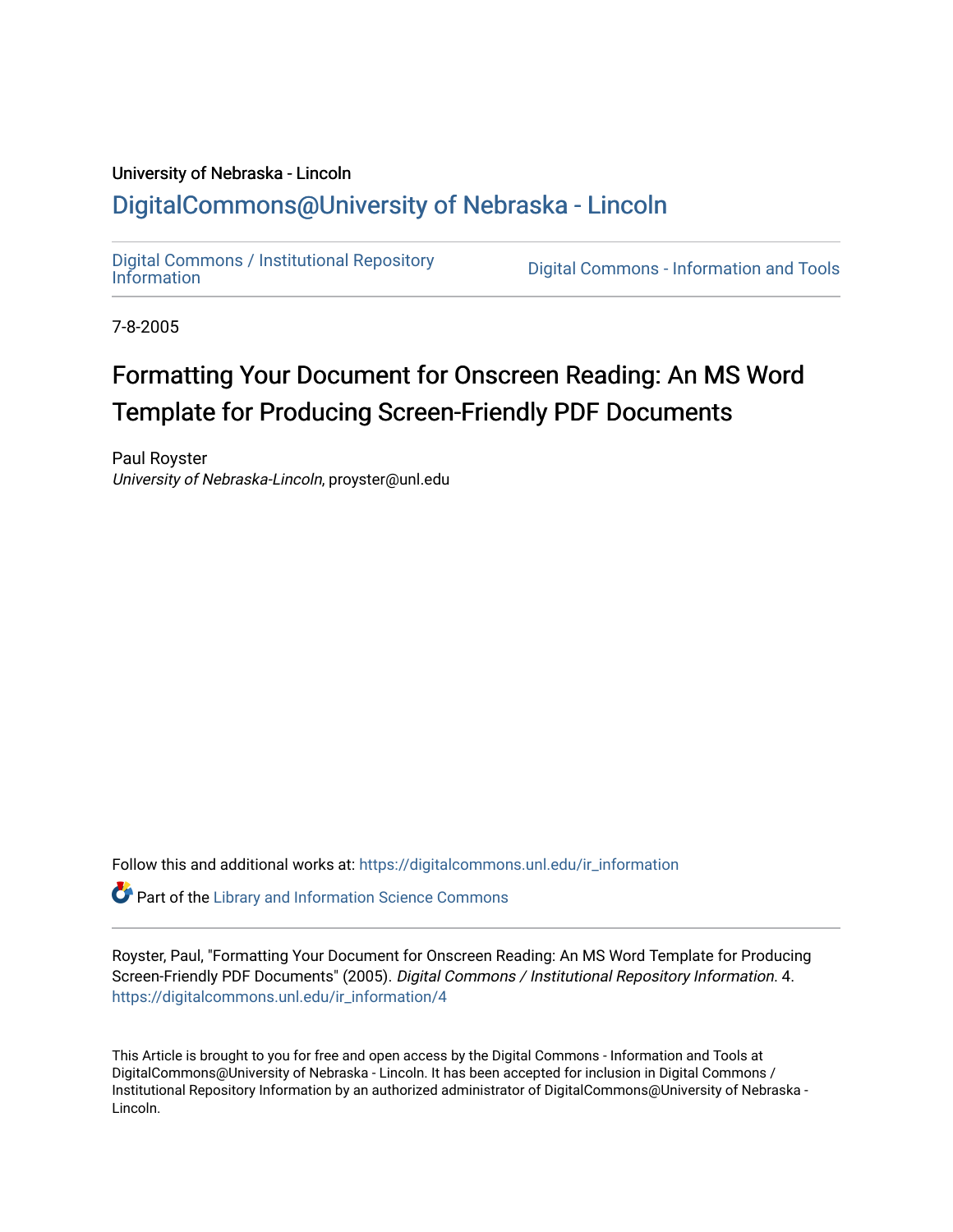# Formatting Your Document for Onscreen Reading: (<u>Title</u>)

An MS Word Template for Producing Screen-Friendly PDF Documents (Subtitle)

Paul Royster, Coordinator of Scholarly Communication, University of Nebraska–Lincoln (Author)

Abstract: The traditional 8.5" <sup>x</sup> 11" page is not very convenient or reader-friendly for publications delivered electronically and read onscreen. At normal font sizes, the line is too long (over 85 characters) for easy reading in single-column format, and in double-column format, the reader must jump up or down three times to read the complete page. This file is <sup>a</sup> MS Word document template (suffix .dot) that creates a page format to present the text in two-page spreads, each of which fits on <sup>a</sup> single screen (of 1024 <sup>x</sup> 768 pixels) and remains readable at 75% magnification. It includes design and typographic settings engineered to accommodate most text elements: headings, subtitles, extracts, etc. (Abstract text is 9-point, justified, with no paragraph indent.)

# Examples (This is Heading 1)

This is a "<u>first text paragraph</u>." This style should be used after the title or subtitle and headings of all kinds. It does not have <sup>a</sup> paragraph indent. In the template, this style is automatically invoked after Heading 1, Heading 2, or Heading 3.

This is a <u>"body text" paragraph</u>—used for the second through n-th paragraph of <sup>a</sup> section. It has <sup>a</sup> paragraph indent of .25". In the template, this style is automatically invoked after <sup>a</sup> "first text paragraph" and after another "body text" paragraph.

The style for <u>Heading 1</u> has an 18-point vertical space above and <sup>a</sup> 6-point space below. The font is 14-point bold.

### Heading 2

Above is an example of <u>Heading 2,</u> the next level down in importance from Heading 1. It is in 12-point bold italic (compared to 14-point bold for Heading 1). It has 12 point space above, and is followed by <sup>a</sup> 6-point vertical blank space, and then by <sup>a</sup> "first text paragraph" style.

#### Heading 3

Above is an example of <u>Heading 3,</u> the next level down in importance from Heading 2. It is in text-size 11-point bold (compared to 12-point bold italic for Heading 2). It has 12-point space above, no blank space below, and is followed by <sup>a</sup> "first text paragraph" style.

# Overall Style

The default font is **Lucida Sans Unicode**, set singlespaced. It is a *sans serif* font, which allows for greater readability at smaller sizes. It is also <sup>a</sup> Unicode font,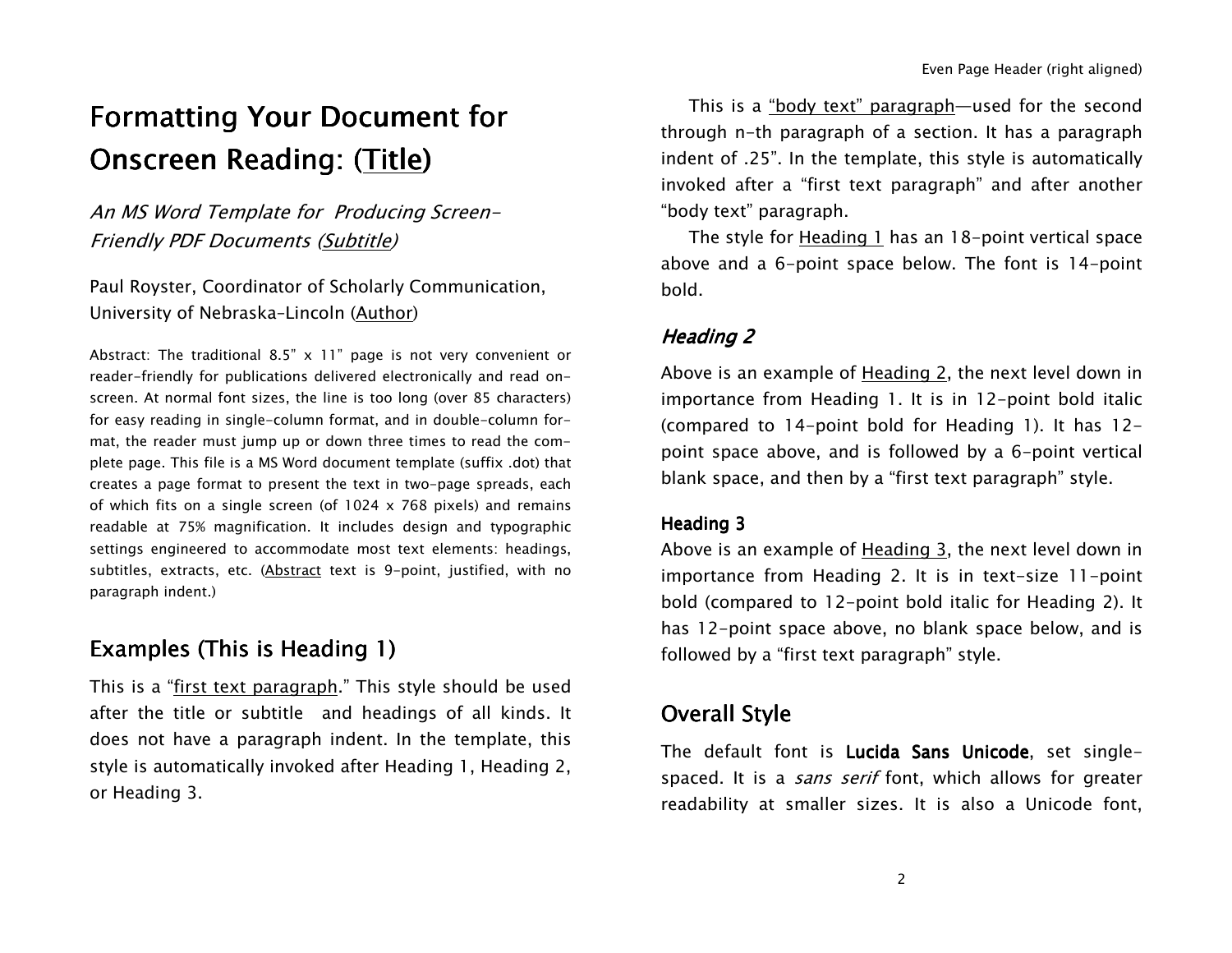which accommodates most special characters. It is engineered with <sup>a</sup> tall line-height, so that even set "solid"  $(i.e., single-spaced)$  there is ample "leading" between the lines for clear reading.

The overall design is "left aligned"—that is all titles, subtitles, headings, etc. are lined up on the left margin. This makes for <sup>a</sup> more consistent look than centering variable-length headings—which produces <sup>a</sup> confusing assortment of indents.

The page layout has <sup>a</sup> top margin of .5" to the header and .8" to the start of the text page. The text block ends 1" above the end of the page; and the bottom "footer" containing the page number is .5" from the edge of the sheet.

The outside margin is .8" and the inside (gutter) margin is .4" on each side (for <sup>a</sup> total of .8"). [Because of the peculiarities of MS Word, the "Page Setup" screen shows the "inside" and "outside" margins reversed: Oh! Mr. Gates, you are <sup>a</sup> sly dog!] This creates <sup>a</sup> spread layout of two equal columns separated by three equal spaces.

Also in the "Page Setup" menu, you may see that the file is set up in landscape orientation and for printing "2 pages per sheet" on Letter-size 8.5" <sup>x</sup> 11" paper. This creates a spread where page 1 (and all odd-numbered pages) are on the left and page 2 (and all even-numbered pages) are on the right—in gross violation of the centuries-old dictum in book publishing that "rectos" are odd

and "versos" are even. But this is <sup>a</sup> file for screen display, so we can live with that, I suppose.

### The Headers

At the top of the pages (except the first page) are the headers. They are different for odd and even pages so that they can be aligned to the outside margin.

II recommend you use the <u>odd page header</u> for the author names (shortened to last names only, if necessary) and the <u>even page header</u> for the short title of the article. You can access the headers in MS Word by selecting <u>V</u>iew — <u>H</u>eader and Footer. They will be the same for all pages except the first page (where they should be blank). Headers type style is 9-point.

### Block Quotes and Block Text Styles

Occasionally you need to include <sup>a</sup> block quote in your article—an excerpt that runs more than 3 lines of quoted material.

> This is called in MS Word a "<u>Block Text</u>," and the style for it has been set up. It has no paragraph indent; left and right margins are indented an additional .5"; and there is <sup>a</sup> 12-point space above and below.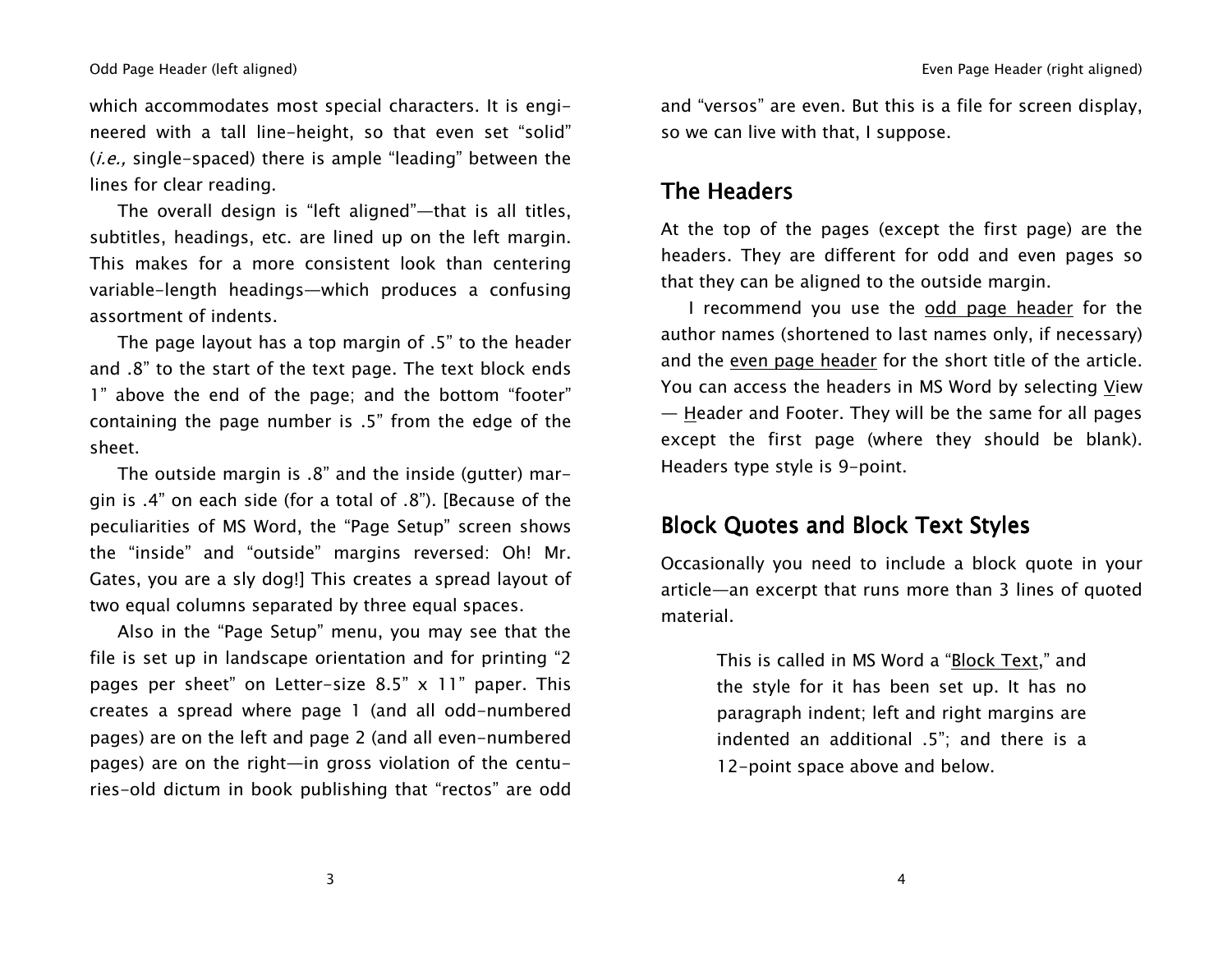Sometimes, that excerpt runs more than <sup>a</sup> single paragraph, so in those cases you need to resort to "Block Text for multi-paragraph" style followed by "Block Text 2nd"; these are like Block Text, but Block Text for multiparagraph has no trailing 12-point space below, and "Block Text 2nd" has <sup>a</sup> paragraph indent of .2" and also no trailing 12-point space below.

> This is an example of "Block text for multiparagraph" style, used for the initial paragraph of <sup>a</sup> multi-paragraph block quote.

It is followed by this style, which is "Block Text 2nd"—which has <sup>a</sup> .2" paragraph indent. If this is the final paragraph of the block quote, then you will need to manually select the last paragraph and add <sup>a</sup> 12 point space afterwards. You do this in MS Word by selecting Format — Paragraph and then increasing the "Spacing after" from 0 to 12 points—unless the next thing is <sup>a</sup> heading, as it is here.

### Lists, Unnumbered, Bulleted, and Numbered

There are three kinds of list styles already set up. They are:

List (this is an example of <u>List</u> style)

List, Bullet

#### List, Number

The regular (unnumbered) List style calls for <sup>a</sup> .25" indent for each item, and <sup>a</sup> .5" indent for lines that run over. It is left aligned, *i.e.*, unjustified. There is a 12point space after the list, but no extra space between items in the same list.

A bulleted list (<u>List Bullet</u> style) works the same way, and puts <sup>a</sup> single bullet before each item:

- List
- List, Bullet (this is an example of List Bullet style) and some extra text to show the run-over indent
- List, Number

A numbered list, using <u>List Number</u> style, also works the same way, except the bullet is replaced by <sup>a</sup> consecutive number. These can be very useful, but they can also drive you crazy sometimes since the number is auto-generated it is not subject to re-formatting for size, italics, etc.

- 1. List
- 2. List, Bullet
- 3. List, Number (this is an example of <u>List Number</u> style) and some extra text to show the runover indent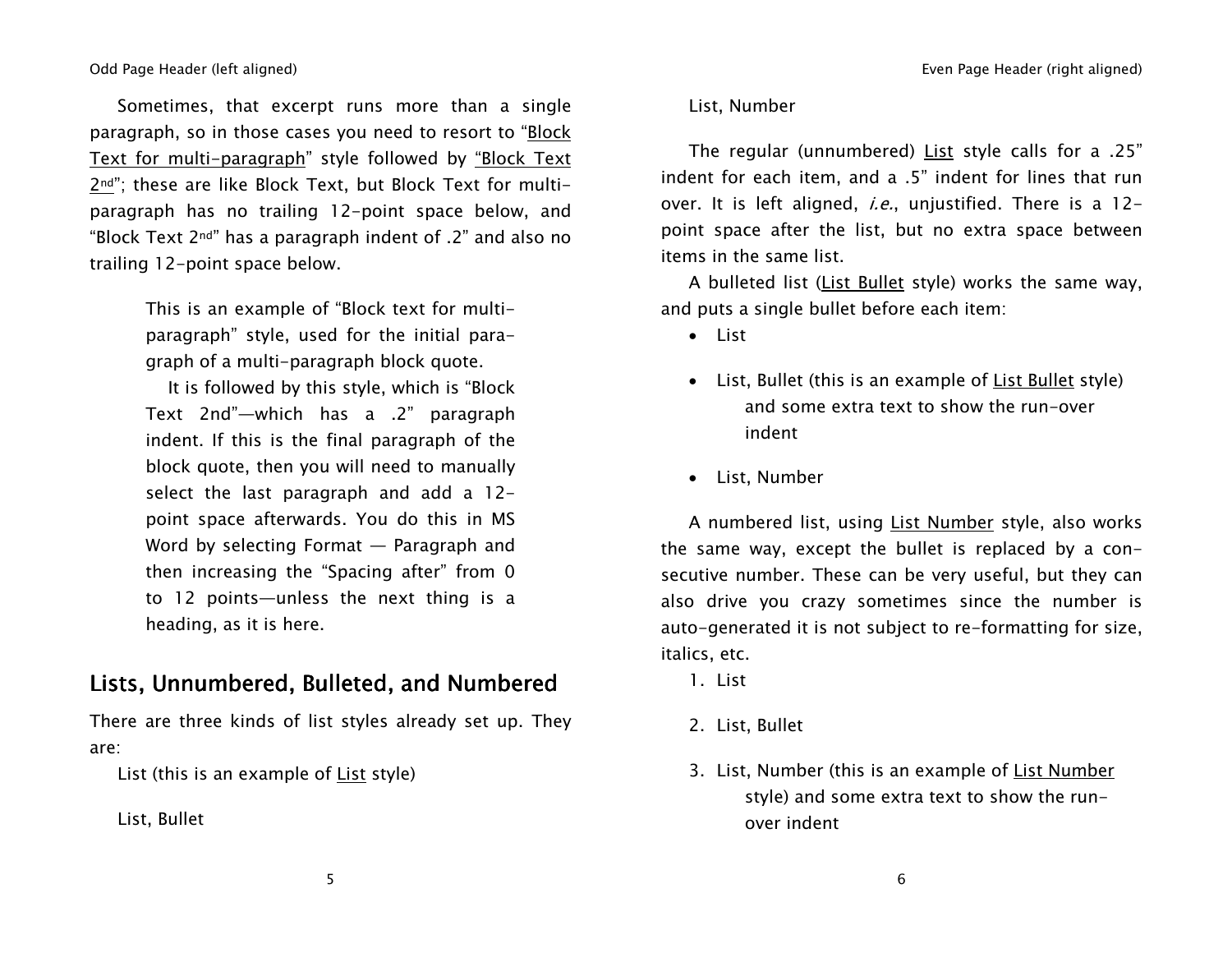# Illustrations and Captions

One of the marvelous features about the MS Word-to-PDF filters created by Adobe is that they handle illustrations almost effortlessly. You can insert an illustration in the MS Word file by selecting <u>I</u>nsert – <u>P</u>icture – <u>F</u>romFile and placing it directly into the document. Adjust the size with the corner handles; using the side handles distorts the aspect ratio. If your file default is single-spaced (as this one is), your picture pops right up. If the line height has been changed to <sup>a</sup> constant, then you will need to use <u>F</u>ormat - <u>P</u>aragraph to reset the line height for the line with the picture to single. Or, select the <u>Illustration</u> style, which is single-spaced, adds 12 points space above and 6 points below, and is centered on the text width. Among the supported file types for illustrations are jpg, gif, tiff, png, and bmp.



Sample illustration caption using Caption style. Style is 10 point, centered italic. I suggest breaking lines that run past corners with soft line-break [Shift+Enter].



A .png file showing <sup>a</sup> drawing of an AIDS virus.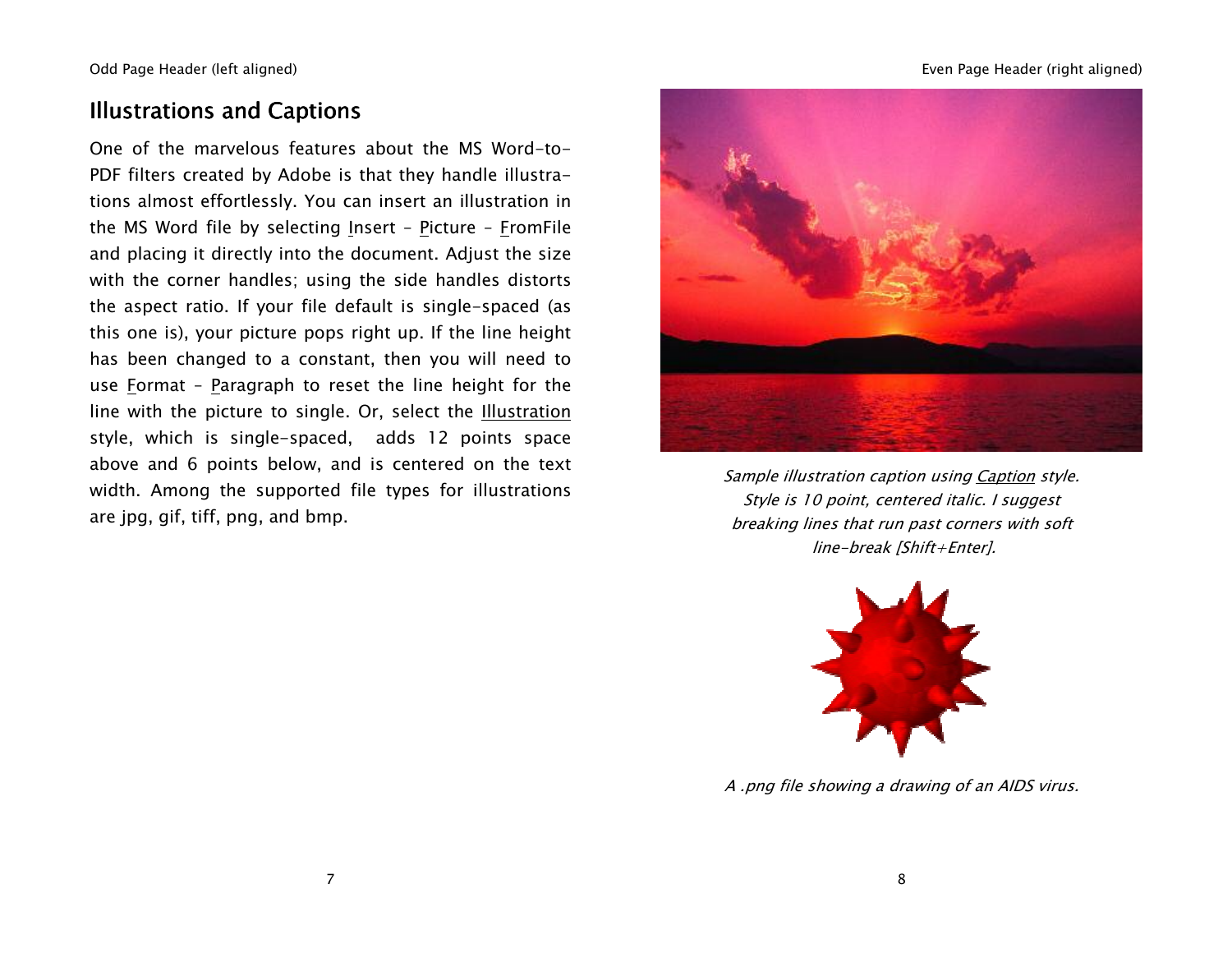# Links, Hyper and Otherwise

Another nice feature of the PDF filters is they preserve hot links from the original Word files, so go ahead and put them in. This document is intended for archiving at http://digitalcommons.unl.edu and that address should show in <u>Hyperlink</u> style, which is )blue and underlined. If you clicked it already, it should show in Followed Hyperlink style, which is purple and underlined. You can insert hyperlinks from the <u>I</u>nsert menu, or you can copy and paste them from your browser.1

# On Typography, *etc.*

Users should feel empowered to adjust, re-adjust, adapt, and change these settings as they wish. I would offer only two pieces of advice.

#### Keep It Simple

Too many styles, sizes, indents, etc., can give <sup>a</sup> document a "ransom note" appearance. Use as few styles, fonts, alignments as possible. Less is more, by far. Don't let the design distract from the content.

### The Secret to Good Justification Is . . .

Hyphenate, hyphenate, hyphenate; but wait till the end of the process. Justification helps the reader go faster and find things more easily, but it can produce problematically loose lines that are distracting and unsightly. Breaking long words into smaller pieces helps even out the setting and "color" of the text. MS Word will hyphenate automatically if you let it; look under the <u>T</u>ools - <u>L</u>anguage menu. It will also hyphenate "manually," *i.e.*, on command and let you say yes or no to each suggested word break. I am personally <sup>a</sup> purist, who doesn't like to see two-letter syllables broken off, but I'd rather see that than loose lines and ragged setting.

# Viewing the Document

#### Microsoft Word

The MS Word document can be viewed as <sup>a</sup> two-page spread by selecting "Two pages" in the magnification window on the Standard Toolbar. MS Word will claim to be showing it at around 70% magnification (depending on how many toolbars and other things are on screen besides the document), but it is actually closer to 90% of 8.5" tall by 11" wide.2 The 11-point Lucida Sans font is large enough to be read comfortably at this size, and the 10-point is also readable. (The 9-point type is borderline.)

The file will print out as 2 pages on <sup>a</sup> 8.5" <sup>x</sup> 11" sheet of letter-size paper.

#### Adobe PDF

When the file is distilled or filtered into <sup>a</sup> pdf format, it emerges as two pages per 8.5" <sup>x</sup> 11" (landscape) page.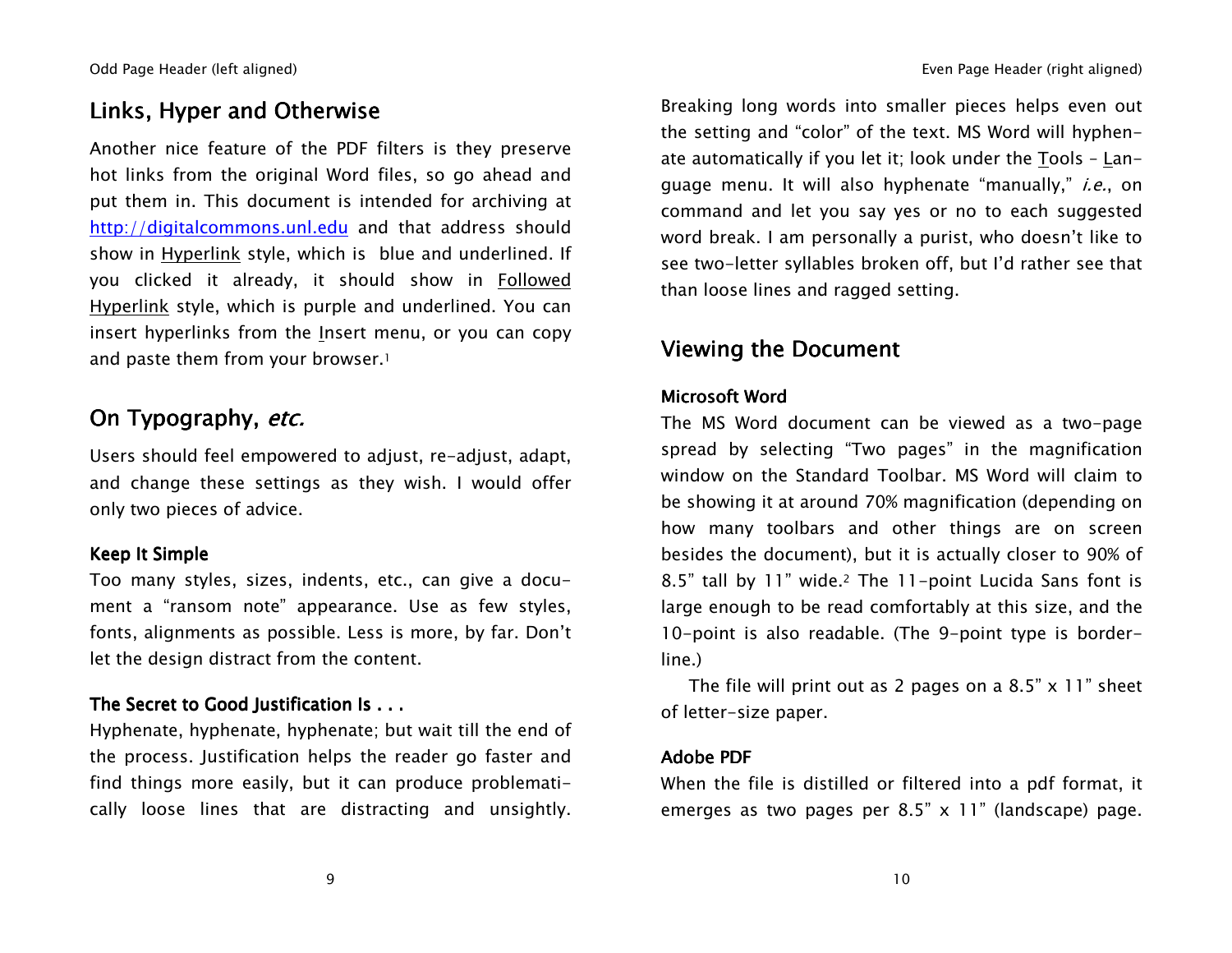The DigitalCommons PDF filter adds <sup>a</sup> single-page title page at the front; this added title page (generated by  $L$ A $\tau$  $\epsilon$  $\kappa$ ) is in portrait orientation, but the rest of the file remains landscape oriented.

The pdf document will print out conveniently on normal paper, and can be viewed as two-page spreads at magnification of 75% to 80% (so-called) onscreen.<sup>3</sup>

## The Set of Files

There are three files associated with this template and explanation:

1. a MS Word <u>template,</u> named "**E-Pub format.dot**". This is a blank (or rather, empty) template, with all the styles discussed and illustrated here, included and active. It is an attachment to the PDF file archived at http://digitalcommons.unl.edu/ir\_information/ You can open this file and save it (as <sup>a</sup> template, suffix ".dot") to your MS Word templates; these are generally located in "C:\Program Files\Microsoft Office\Templates". When you open <sup>a</sup> "New" file in MS Word, you can select this template for the new document. Turn on "Styles and Formatting" from the Format menu, so you can see the styles listed and displayed on the side of the screen.

2. a MS Word <u>document file</u>, named "**E-Pub format** sample.doc". This is the original document file for what you see here. It is also an attachment to the PDF file at http://digitalcommons.unl.edu/ir\_information/ . You can open this file, insert your own text and illustrations instead of what is currently here, and "Save <u>As</u>" a filename of your own choosing. The present text can serve as a guide for matching styles. Again, be sure to turn on "Styles and Formatting" from the Format menu, so you can see the styles listed and displayed on the side of the screen.

3. a PDF file, named "Formatting Your Document for Onscreen Reading: An MS Word Template for Producing Screen-Friendly PDF Documents". This is the file archived at <u>http://digitalcommons.unl.edu/ir\_information/</u>

# Very Brief History

This template (and associated materials) are the result of experience and (often painful) trial and error attempts to reach some readable accommodation among the computer screen, historically standard paper sizes, and the various Adobe Acrobat/Reader/Distiller filters for automatically converting files for archiving and onscreen delivery.

Most computer screens have an aspect ratio of 4/3, or 1.333. The standard American paper page has an aspect ratio of .773. I suppose we could all set our screens sideways and just go on, but that would be inconvenient, wouldn't really work, and isn't all that funny.

There is no reason that electronically delivered documents should have to conform to the historical sizes of